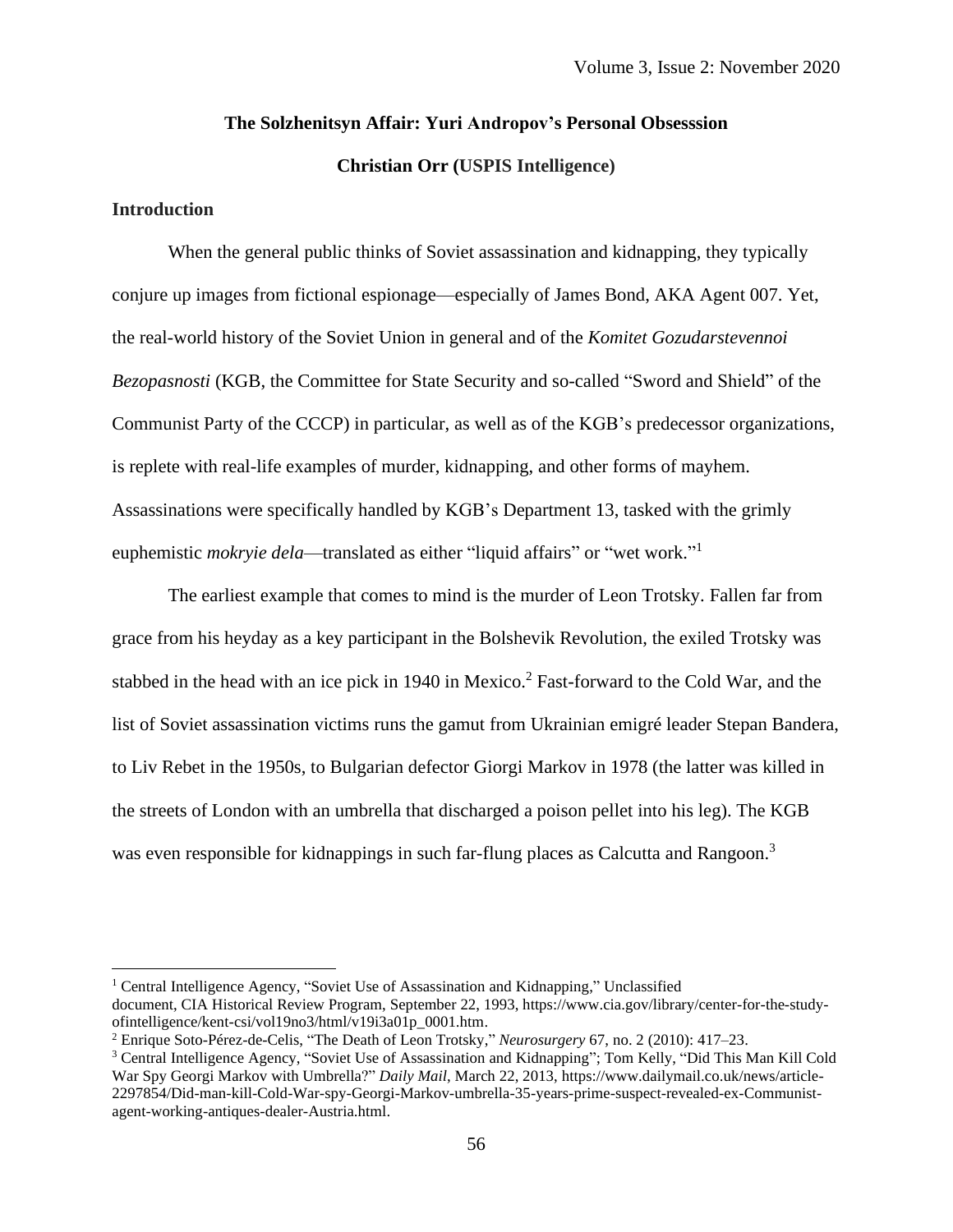However, the agency had its fair share of failed assassination attempts as well, the most notable example being that of the Soviet dissident and literary icon, Aleksandr Solzhenitsyn.

All of these aforementioned examples show that the KGB was willing and able to engage in harassment and discrediting campaigns against perceived "enemies of the state" anywhere in the world. Tactics employed started with beatings and imprisonment, which escalated to murder on occasion. The case of Mr. Solzhenitsyn serves as a high-profile, well-documented example of a victim of the full range of KGB intimidation tactics, including a bungled assassination attempt.

The KGB's harassment campaign that climaxed with the assassination attempt on famous Soviet dissident Alexander Solzhenitsyn—the 1970 Nobel Prize laureate who laid bare the horrors of the Soviet gulags via legendary works such as *One Day in the Life of Ivan Denisovich* (1962) and *Gulag Archipelago* (1973)—is firmly established beyond the realm of mere conjecture, circumstantial evidence, or intuition, as explicitly acknowledged by former KGB Major General Oleg Kalugin in his autobiography. <sup>4</sup> Unlike later high profile-targets such as Pope John Paul II, and former Russian intelligence operatives Alexander Litvinenko and Sergei Skripal, whose victimizations were never officially and legally proven to have been perpetrated by the Soviet or post-Soviet Russian security apparatuses, Moscow's involvement in the Solzhenitsyn affair is undeniable.

What keeps the Soviet assassination tactics as revealed in the Solzhenitsyn case disturbingly relevant and significant in the present day and age is the fact that, even decades after the official collapse of the Soviet Union in 1991, these mindsets and tactics persist. They are adopted by the KGB's successor agencies within the security services of the Russian Federation, at the behest of the current Russian president. Putin was, after all, a former KGB lieutenant

<sup>4</sup> Oleg Kalugin, *Spymaster: My Thirty-Two Years in Intelligence and Espionage against the West* (New York: Basic Books, 2009), 205.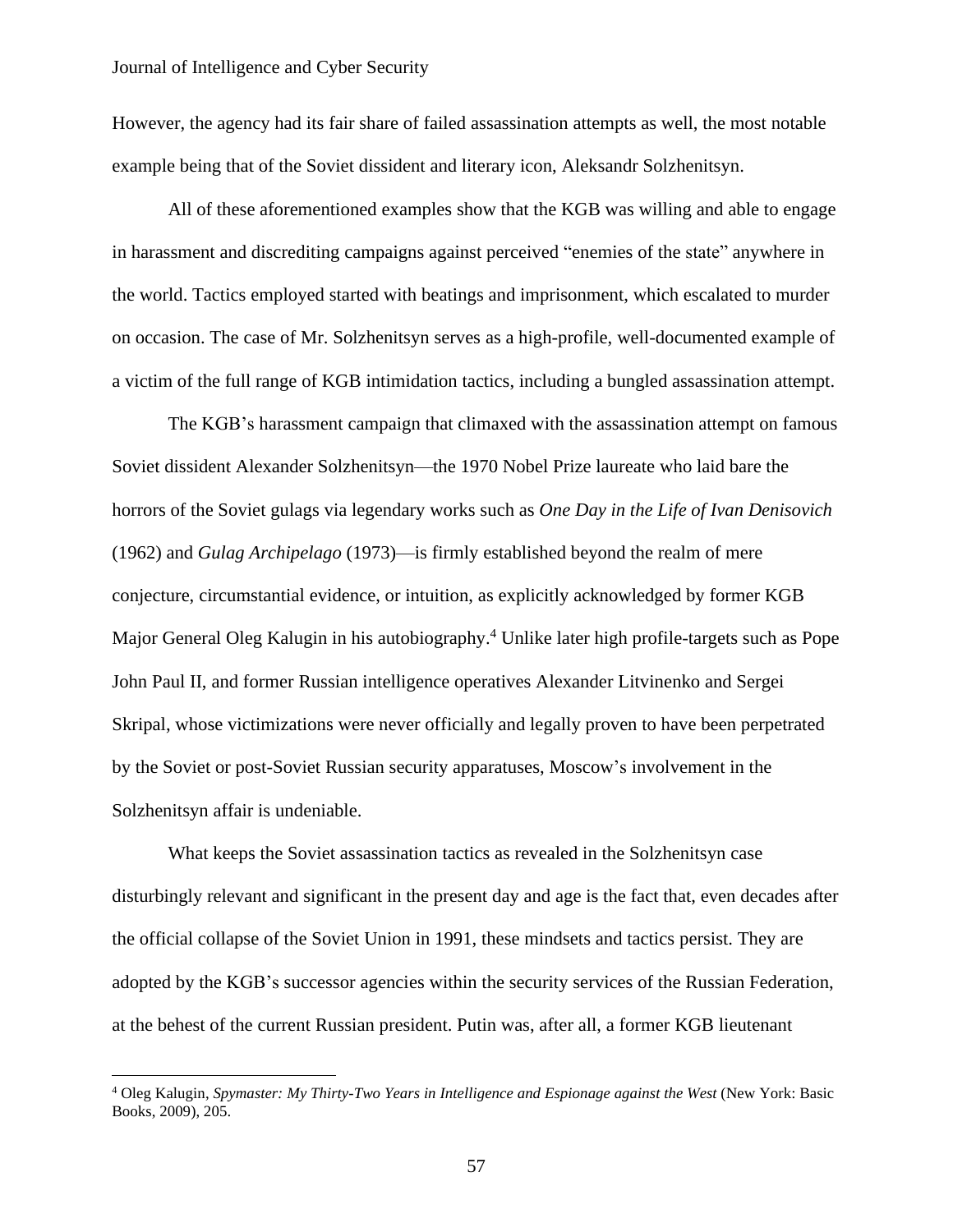colonel, and remains a *nomenklatura* elite at heart, whose highest-profile alleged victim of the twenty-first century was the aforementioned Mr. Litvinenko, fatally poisoned with radioactive Polonium (using green tea as the vector) in London in November 2006.<sup>5</sup> This becomes an even greater concern in light of America's renewed Great Power near-peer rivalry with a revanchist Russia, engaged in a nonkinetic conflict that has become, for all practical purposes, a Second Cold War.

The research materials used herein have been carefully considered, bearing in mind potential inherent biases of the content. Especial wariness has been employed when taking into account possible ideologically rooted biases like overtly pro-leftist and pro-rightist worldviews, as well as more individualistic biases such as shameless self-promotion and self-aggrandizement by KGB defectors in an attempt to curry favor with Western society.

Specifically, in the immortal words of Mark Twain, "the person that had took a bull by the tail once had learnt sixty or seventy times as much as a person that hadn't;" as such, this article relies heavily on the works of former high-ranking Soviet intelligence officers-turneddefectors. Among such defector authors are the aforementioned Maj. Gen. Oleg Kalugin (former press officer at the Soviet Embassy in Washington), Major Vasili Mitrokhin (extracted in 1992 by the British Secret Intelligence Service, or SIS, better known as MI6), and Colonel Oleg Gordievsky (the highest-ranking KGB officer ever to work on behalf of Britain), all of whose writing will prove highly useful due to first-hand knowledge of the Solzhenitsyn affair in particular, and KGB "wet work" in general. The elements examined in their works include: 1) the initial imprisonment of Solzhenitsyn; 2) early harassment efforts against Solzhenitsyn as well as the motivations behind them that ultimately escalated to the assassination attempt; 3) the plot

<sup>5</sup> Reema Shah, "A Poisonous Ally: Growing Russo-British Tensions," *Harvard International Review* 30 (2008): 1,  $11-12.$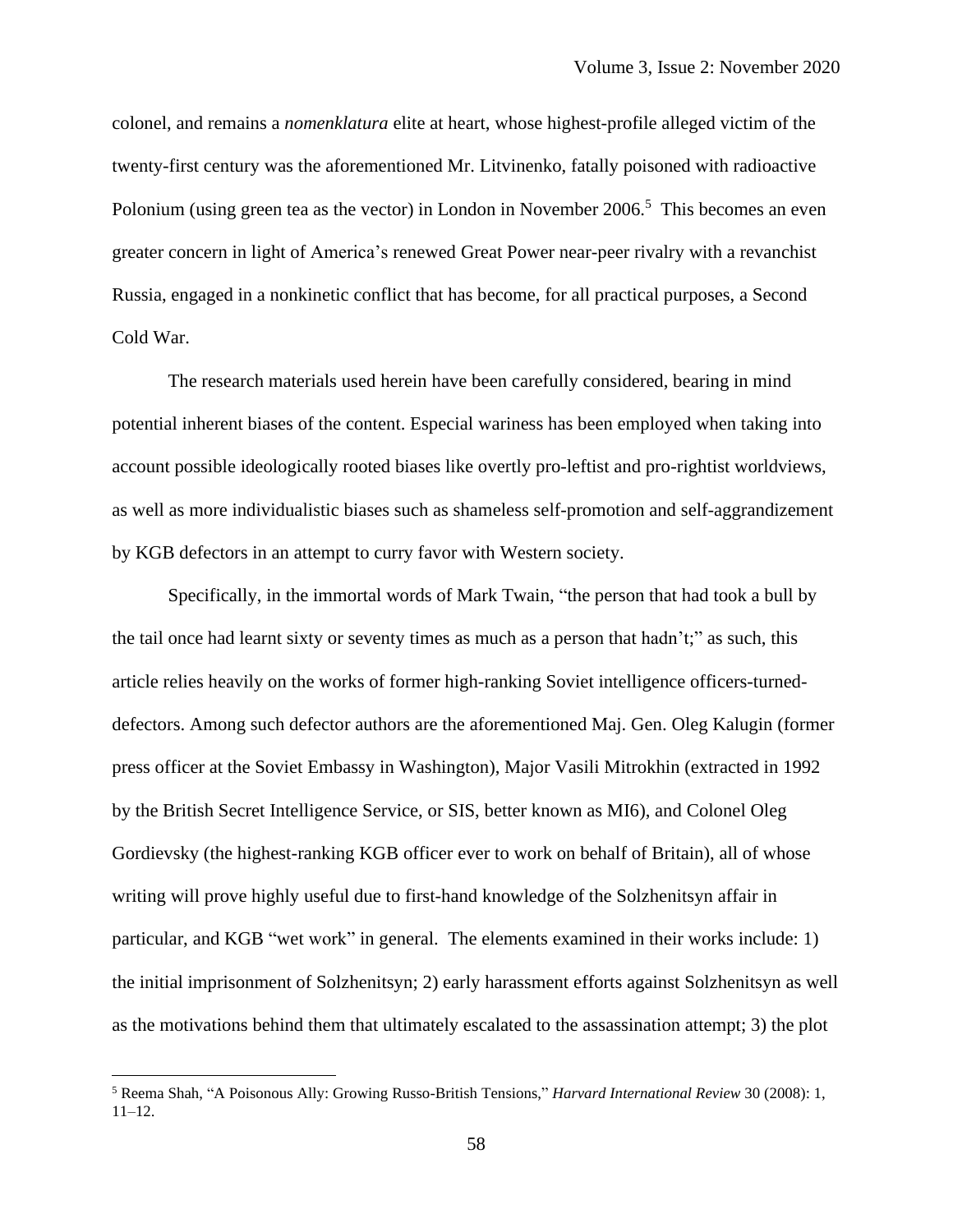itself and the execution of the actual mission; 4) the aftermath of exile and continuing harassment and discrediting campaign against Solzhenitsyn; and 5) the resolution in Solzhenitsyn's enduring legacy.

### **The Case at Hand**

Mr. Solzhenitsyn's reputation as a hero of the anticommunist movement remains largely intact; 6 as *National Review* founder and longtime Editor-in-Chief William F. Buckley Jr. put it, "*The Gulag Archipelago* told us everything we needed to know about the pathology of Soviet Communism."<sup>7</sup> Solzhenitsyn came onto the world stage at the height of the Cold War, when both superpowers were posturing for global hegemony. His works, which exposed the massive human rights violations that the communist system depended upon to operate, deprived the Soviet propaganda machine of the moral high ground and helped plant the seeds for the eventual collapse of the Soviet Union.

Aleksandr Isayevich Solzhenitsyn was born on December 11, 1918, in the resort city of Kislovodsk in the North Caucasus region of southern Russia, and his infancy and toddlerhood coincided with the heyday of the Russian Civil War. In his mid-twenties, Solzhenitsyn served as an artillery officer in the Red Army during the East Prussia campaign of the Second World War,<sup>8</sup> earning the Order of the Red Star for battlefield heroism in July 1944. However, a mere seven months after his decoration, Captain Solzhenitsyn was arrested and incarcerated "for a chance indiscretion" (as Hitchens terms it), after making derogatory comments about Josef Stalin in private letters to a friend.<sup>9</sup> During his resultant eight-year sentence in a labor camp, he became

<sup>6</sup> Robert Horvath, "'The Solzhenitsyn Effect': East European Dissidents and the Demise of the Revolutionary Privilege," *Human Rights Quarterly* 29, no. 4 (2007): 879–81.

<sup>7</sup> Richard Gid Powers, *Not without Honor: The History of American Anticommunism* (New York: The Free Press, 1995), 409.

<sup>8</sup> Or as the Russians term it, the Great Patriotic War (*Velikaya Otechestvennaya voyna*).

<sup>9</sup> Christopher Hitchens, "The Man Who Could Not Be Broken, Dissident Alexander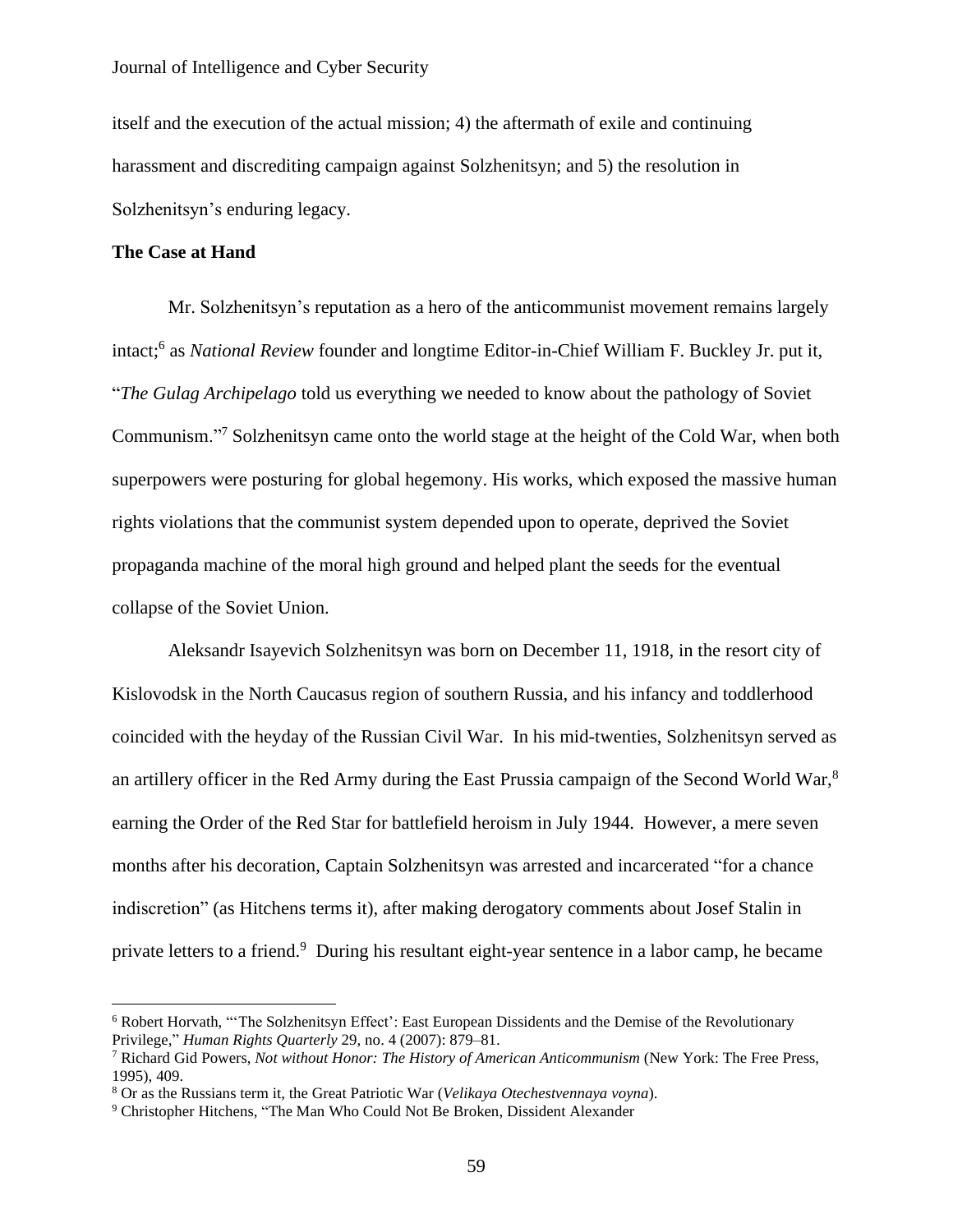disillusioned with the supposed superiority of Soviet state ideology and experienced the ordeal that would eventually serve as the basis for *One Day in the Life of Ivan Denisovich* (hereafter referred to as simply *Ivan Denisovich*). Solzhenitsyn was coincidentally released from prison on the same day that Stalin died.<sup>10</sup> Thanks to the brief thaw of Khrushchev's de-Stalinization and modest liberalization era, Solzhenitsyn was exonerated and was initially able to publish *Ivan Denisovich* without legal repercussion; <sup>11</sup> indeed, *Ivan Denosvich* was assigned as a school textbook and Khrushchev himself praised the book, stating that "there's a Stalinist in each of you; there's even a Stalinist in me. We must root out this evil."<sup>12</sup>

However, this grace period ended once Leonid Brezhnev replaced Khrushchev, and Vladimir Semichastny—Alexander Shelepin's successor as KGB chairman—initiated a regressive onslaught on Soviet dissidents. Among the earliest intellectual targets of Semischatny's persecution efforts was Boris Pasternak of *Doctor Zhivago* fame. 13 While Solzhenitsyn's celebrity status, left over from *Ivan Denisovich*, initially saved him from re-arrest, he was nonetheless subjected to a renewed round of scrutiny by the KGB, who codenamed the dissident *Pauk* ("Spider"). Upon seizure of manuscripts that he left for safekeeping at a friend's home, it was reported to the Central Committee in 1965 that "the manuscripts provided proof that 'Solzhenitsyn indulges in politically damaging statements and disseminates slanderous fabrications."<sup>14</sup>

Solzhenitsyn Survived the Stalinist Gulags and the KGB. His Writings Were Confiscated and Burned. But He Persisted," *Edmonton Journal*, August 6, 2008. <sup>10</sup> Hitchens.

<sup>11</sup> Christopher Andrew and Vasili Mitrokhin, *The Sword and the Shield: The Mitrokhin Archive and the Secret History of the KGB* (New York: Basic Books, 1999), 11.

<sup>12</sup> Chris Berg, "Alexander Solzhenitsyn's Challenging Legacy," *Institute of Public Affairs* 60 (2008): 4.

<sup>13</sup> Christopher Andrew and Oleg Gordievsky, *Inside the KGB: The Inside Story of Its Foreign Operations from Lenin to Gorbachev* (New York: HarperCollins, 1990), 479.

<sup>14</sup> Andrew and Mitrokhin, *The Sword and the Shield*, 311.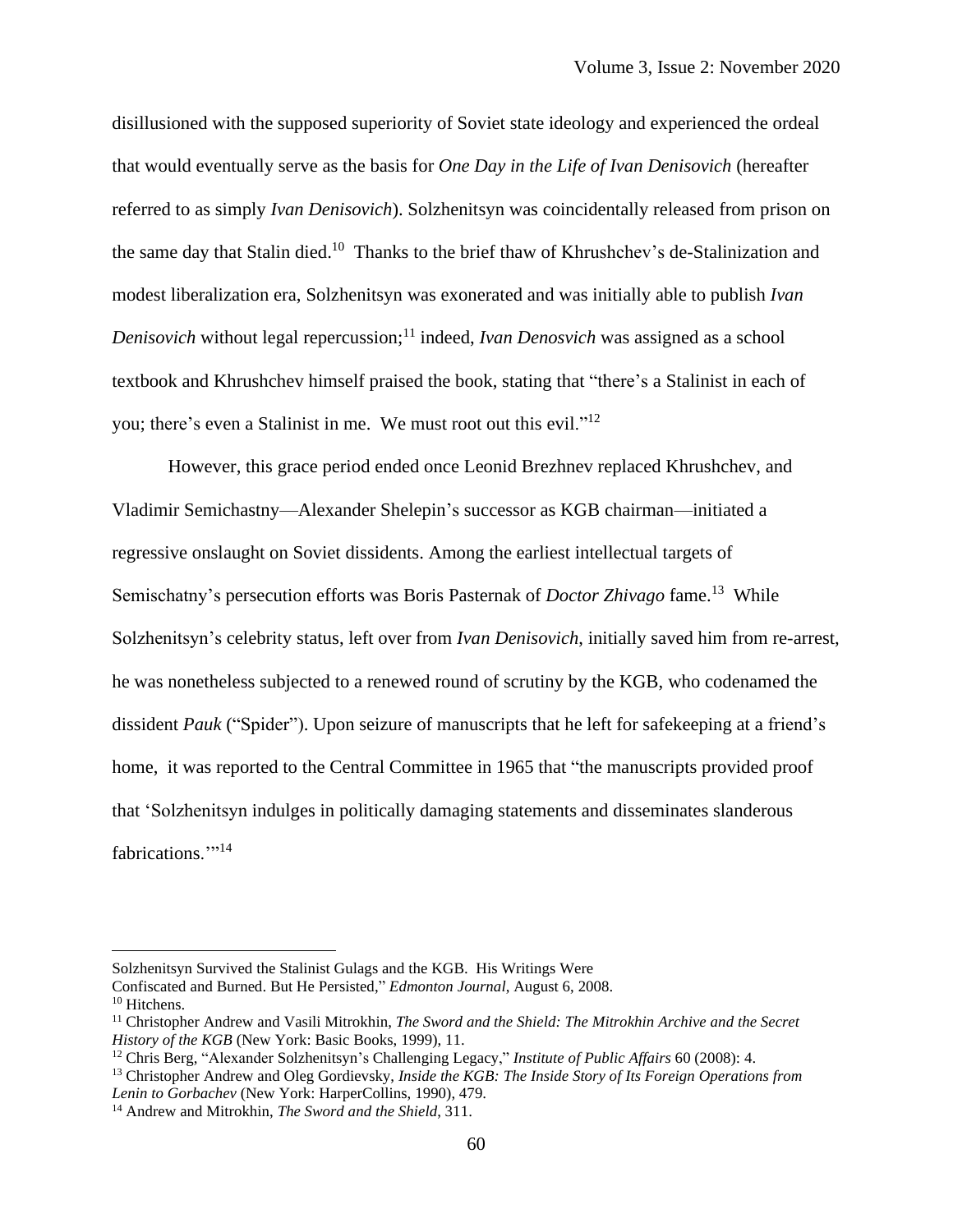Solzhenitsyn's precarious situation went from bad to worse upon Yuri Andropov's assumption of the KGB Chairmanship: "By the time the Central Committee considered the matter in March 1967, Solzhenitsyn had sent his latest novel, *Cancer Ward*, to the West and had almost finished *The Gulag Archipelago*, his epic study of the labor camps. Within the Central Committee, the initiative in calling for 'decisive measures' to deal with Solzhenitsyn's 'anti-Soviet activities' came from Andropov, who succeeded Semichastny as KGB chairman in the summer of 1967."<sup>15</sup> Andropov ratcheted up his predecessor's persecution of Soviet dissidents to an even higher level of intensity, going so far as to create a new KGB Fifth Directorate—in the wake of the Prague Spring in Czechoslovakia in 1968—for the express intention of cracking down all forms of dissent. The Prague Spring was a major source of concern for the KGB due to the moral support it received not only from Solzhenitsyn but from other famous Soviet intellectual dissidents like Andrei Sakharov. 16 The new chairman's "personal obsession" with Solzhenitsyn was intensified to borderline apoplexy upon the announcement in October 1970 that the subversive celebrity author had won the Nobel Prize for Literature. 17 In reaction to this news, Chairman Andropov submitted a memorandum (endorsed by Roman Rudenko, then-Procurator General of the Soviet Union) to the Politburo containing a draft decree to strip Solzhenitsyn of his citizenship and expel him from the USSR.

However, Andropov initially failed to convince a majority of the Politburo to buy into his agenda, even clashing with Brezhnev about the proper approach to contending with the Solzhenitsyn question: "Brezhnev showed more sympathy for the contrary views of his crony, Nikolai Shchelovok, the Interior Minister, who argued in the autumn of 1971 that Solzhenitsyn

<sup>15</sup> Andrew and Mitrokhin, 311.

<sup>16</sup> Andrew and Gordievsky, *Inside the KGB*, 488.

<sup>17</sup> Andrew and Mitrokhin, *The Sword and the Shield*, 310–11.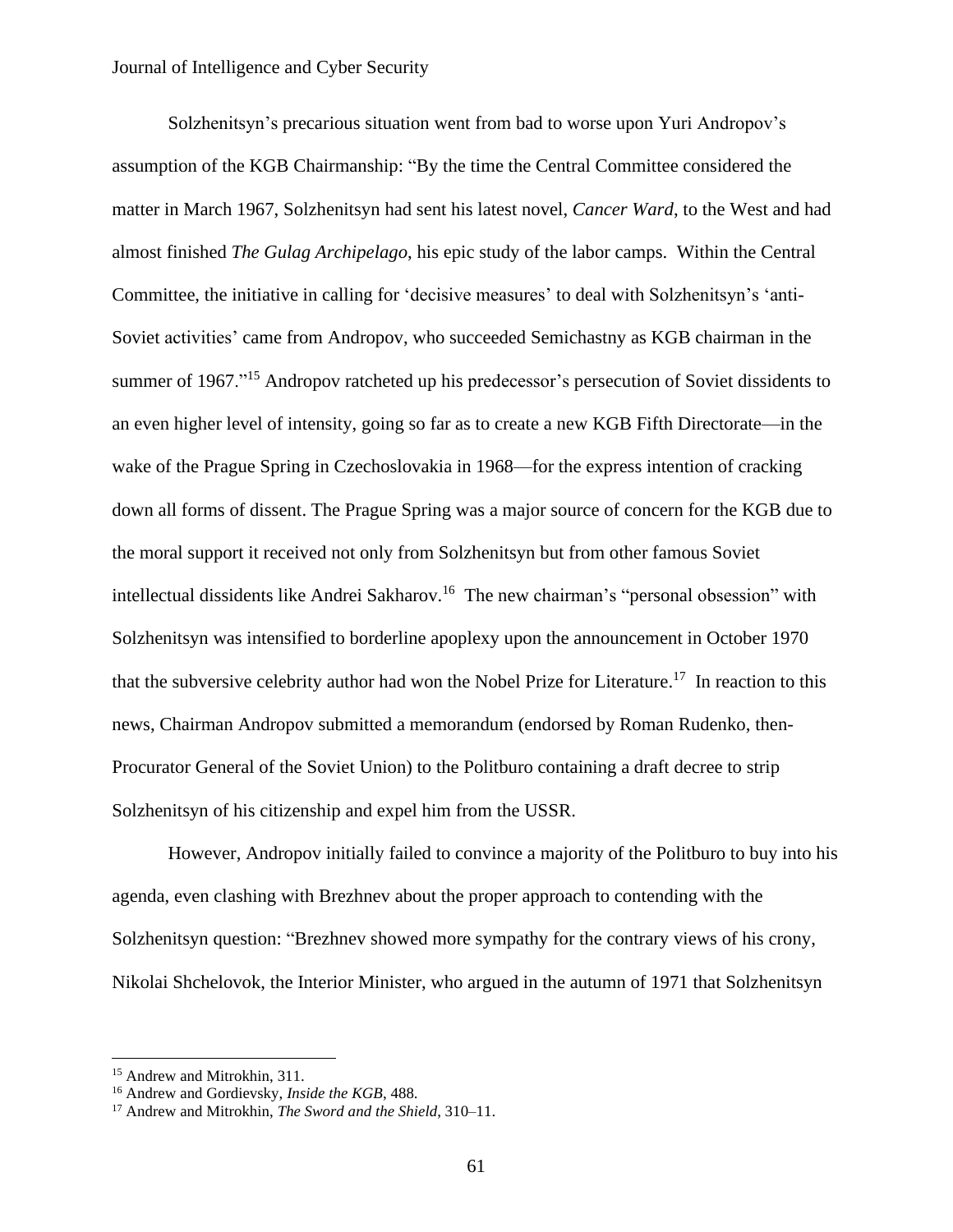needed to be won over, not persecuted: 'One of the higher-ups needs to sit down and talk with him, to remove the bitter taste that persecution has, no doubt, left in his mouth."<sup>18</sup> This in turn signed Mr. Shchelovok's death warrant, as he was framed for corruption by Andropov, but committed suicide before going to trial.

It becomes evident then, given that the assassination attempt on Solzhenitsyn took place in the summer of 1971, *before* the Brezhnev-Shchelovok agreement discussed in the preceding paragraph, that this was a rogue operation on the part of Andropov and the KGB, as Brezhnev himself did not approve it (and none of the readings cited for this project indicate that the general secretary had any foreknowledge of the mission). The exact reasons why Andropov was willing and able to risk going against the publicly stated wishes of Brezhnev to take a softer approach to Solzhenitsyn are unclear from the readings. One can only speculate that Andropov's obsession with the literary icon so utterly colored the chairman's judgement that he deemed the rewards of getting rid of the perceived public nuisance worth the calculated risk of inciting the wrath of the general secretary. Andrew and Mitrokhin do not discuss the assassination mission, but Maj. Gen. Kalugin's first-person account fills in the gap, making reference to the KGB's Operational and Technical Directorate, which had a laboratory that concocted innovative ways of killing people, "from poisons that could be slipped into drinks to gels that could be rubbed on a person to induce a heart attack. A KGB agent rubbed just such a substance on Alexander Solzhenitsyn in a store in Russia in the early 1970s, making him violently ill but not killing him."<sup>19</sup>

Kalugin does not elaborate any further, but Sloane and Steele provide additional details, drawing from the narrative of retired KGB Lt. Col. Boris Ivanov, who in turn told his story to

<sup>18</sup> Andrew and Mitrokhin, 312.

<sup>19</sup> Kalugin, *Spymaster*, 205.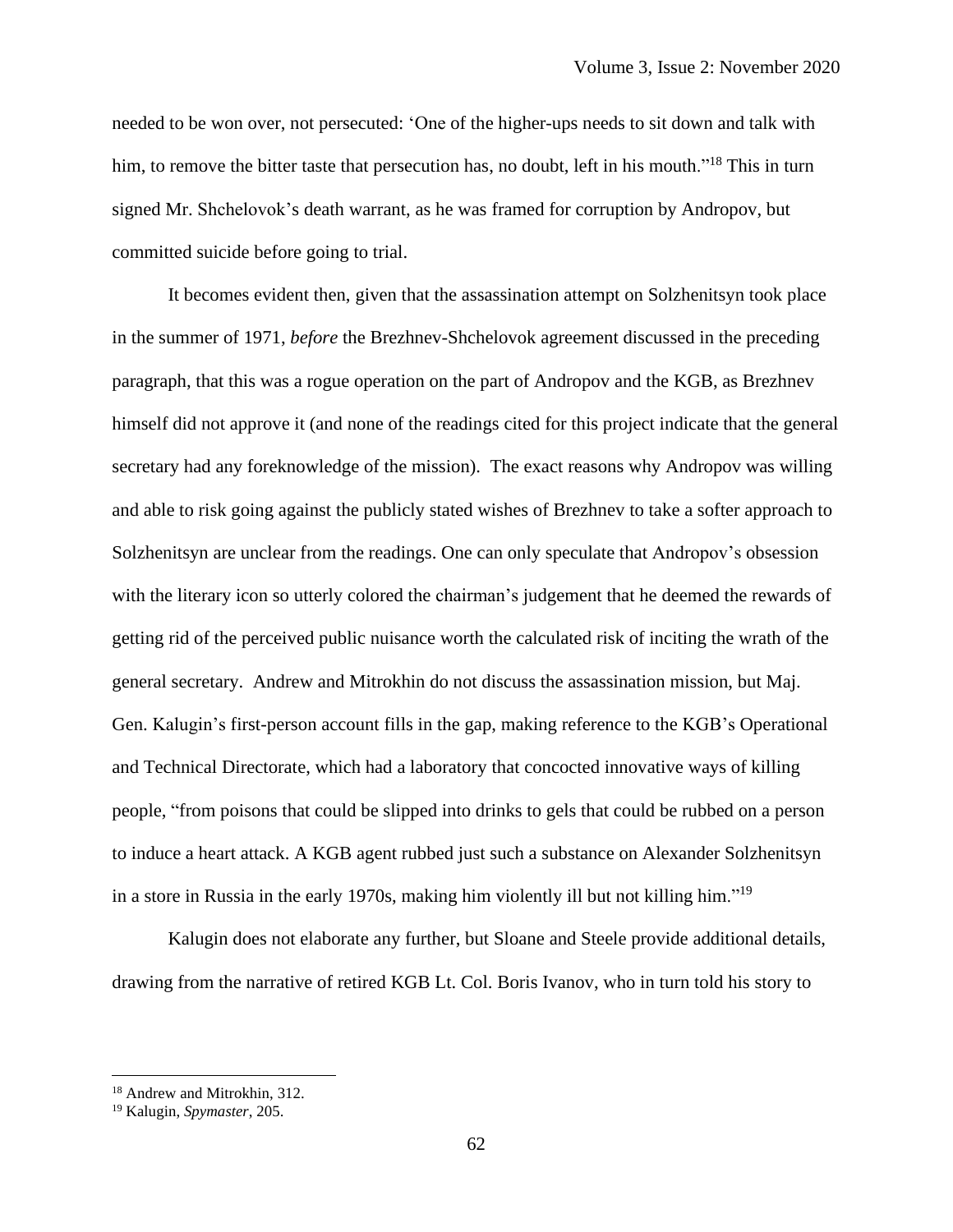Dmitri Likhanov, a journalist with the Russian *Sovershenno Sektretno* [Top Secret] newspaper. 20 Ivanov recounted that he was a member of a three-man KGB hit team that tailed Solzhenitsyn from Novocherkassk to a department store in the town of Rostov-on-the-Don on the afternoon of August, 8, 1971, wherein the hit team approached the writer as he queued up at the candy counter of a delicatessen. In Lt. Col. Ivanov's own words, "I remember distinctly the movement of his hands and a particular object he was holding. The whole operation lasted two or three minutes. The man left our shop, our boss started to smile. Outside he said quietly but firmly: 'It's all over. He won't live much longer'."<sup>21</sup>

Solzhenitsyn himself, for his part, recalled that he fell seriously ill with unexplained blisters during this trip, and that while he remembered no injection, "half way through the day…the skin on my left side started to hurt a lot…The next morning I was reduced to a terrible state. My left hip, left side, stomach, and back were covered with blisters up to 15 centimeters in diameter."<sup>22</sup> The writer's doctor was unable to diagnose his ailment at the time, but twenty-firstcentury toxicologists who have examined the physician's clinical notes state that the symptoms indicate a strong likelihood of ricin poisoning, which causes red blood corpuscles to stick together. Likhanov affirmed that the operation was indeed approved by Andropov.<sup>23</sup> In Steele's view, geopolitics had everything to do with why Brezhnev was reluctant to simply imprison the dissident: Solzhenitsyn was too high-profile a figure abroad, and Moscow was eagerly hoping for detente with the West, especially after the U.S. had announced the month prior that then-President Richard Nixon was planning his historic visit to Red China (the so-called playing of

<sup>20</sup> Wendy Sloane, "Report Says Solzhenitsyn Target of 1971 KGB Poisoning Attempt," *AP News*, 1992, https://apnews.com/8a513d7f1f54bfe06759caa8df9f12b7.; Jonathan Steele, "KGB Tried to Assassinate Solzhenitsyn, Ex-Agent Says," *Edmonton Journal*, April 21, 1992.

<sup>21</sup> Steele.

<sup>22</sup> Steele.

<sup>23</sup> Sloane, "Report Says Solzhenitsyn Target."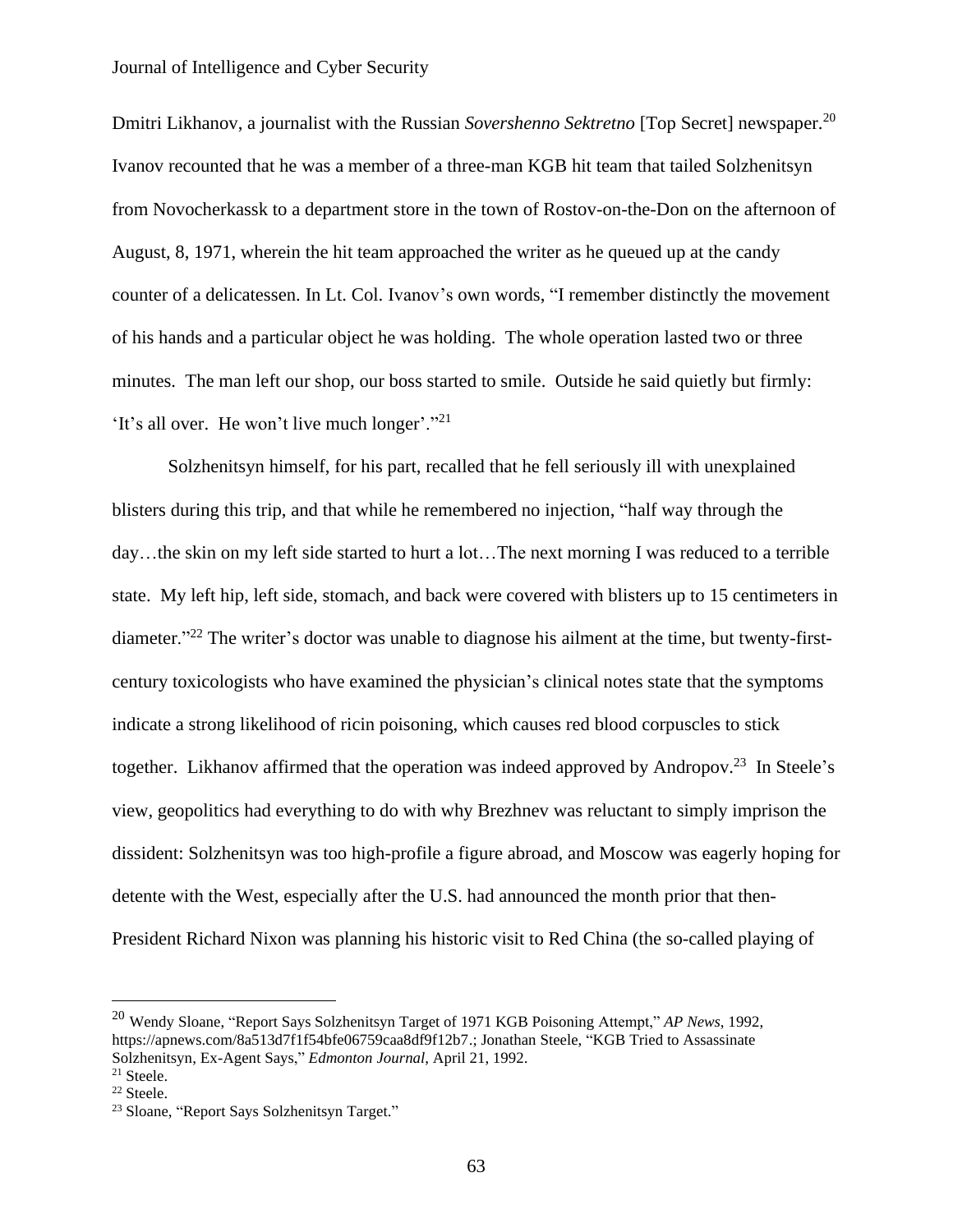the "China Card," as termed by former Nixon staffer John Erlichmann), as a result of which Moscow feared pending isolation.<sup>24</sup> By contrast, had the assassination attempt succeeded, it presumably could have been covered under the veneer of plausible deniability—a convenient cover story of an unfortunate accident or illness.

## **Aftermath**

Though Andropov's assassination mission had failed, his harassment campaign against Solzhenitsyn continued unabated. Mitrokhin and Andrew recount an incident in August 1971 (the authors do not provide an exact calendar day, meaning it is unclear whether this was before or after the assassination attempt) wherein a friend of the writer had called unexpectedly at his dacha while the celebrity dissident was away and had come across a bevy of KGB officers in the attic who were probably searching for subversive documents. These agency men administered a severe beating to Solzhenitsyn's unfortunate friend, and Andropov sarcastically ordered Solzhenitsyn to be "informed that the participation of the KGB in this incident is a figment of his imagination."<sup>25</sup>

In September 1973 subsequent to a highly influential letter of appeal written by Andrei Sakharov that was printed in the *Washington Post*, the U.S. Congress passed the Jackson-Vanik amendment, which opposed most-favored nation (MFN) trade status for the Soviet Union until it ended restrictions on emigration. The passing of this bill inadvertently granted Andropov at least a short-term political victory, as Brezhnev was now firmly in the KGB Chairman's anti-Sakharov, anti-Solzhenitsyn camp, angrily declaring that "we should have stopped them right away."<sup>26</sup> By then, Andropov had full voting member status in the Politburo, and on February 10,

<sup>24</sup> Steele.

<sup>25</sup> Andrew and Mitrokhin, 10.

<sup>26</sup> Andrew and Mitrokhin, 317.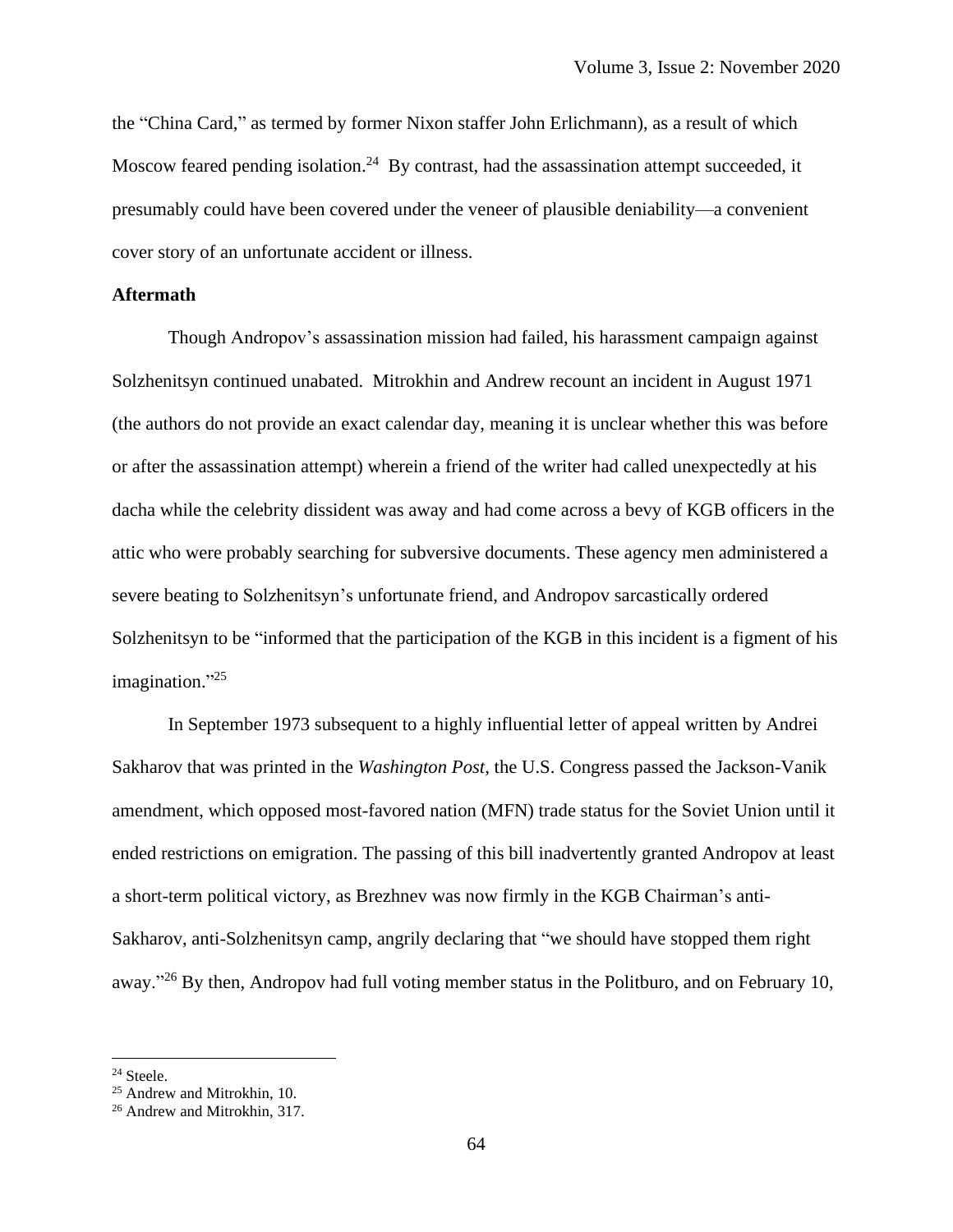1974, two and half years after failing to kill Aleksandr Solzhenitsyn, Andropov received a consolation prize (figuratively speaking), in the form of Solzhenitsy's expulsion from the Soviet Union, first to Frankfurt and then to Zurich.<sup>27</sup>

However, having sent his arch-nemesis into exile, Chairman Andropov was not content to leave well enough alone. He continued to harass the dissident during the latter's exile via a smear campaign, which within a few years would be unwittingly aided both by left-leaning members of American academia and the mainstream media (which shall be elaborated upon below), as well as Solzhenitsyn's own missteps, including anti-Semitic pronouncements. During Solzhenitsyn's time in Switzerland, the KGB employed the services of their Czechoslovak Warsaw Pact era counterparts, the *Státní bezpečnost* (StB; "State Security"), whose operatives had infiltrated the Czech émigré community and were thus able to penetrate Solzhenitsyn's entourage by posing as survivors of the Prague Spring. Thus, StB agents like Valentina Holubová and František Holub found their way into Solzhenitsyn's Zurich inner circle and enabled the KGB to keep tabs on the exile's contacts with supporters inside the USSR as well as his activities in the West.

Yet even this was insufficient for Andropov, who intensified the pursuit of his anti-Solzhenitsyn agenda even further on September 19, 1974, by approving Plan No. 5/9-16091, a large-scale "multifaceted plan" to discredit and destabilize Solzhenitsyn and his family and sever his links with dissidents in the Soviet Union.<sup>28</sup> In 1975 alone, twenty different hostile operations were carried out, and by 1976, Solzhenitsyn's position in Zurich became untenable. He fled to the United States, resettling in Vermont within a fifty-acre estate behind an eight-foot-high chain-linked fence, where he largely became a recluse.<sup>29</sup>

<sup>27</sup> Andrew and Mitrokhin, 318.

<sup>28</sup> Andrew and Mitrokhin, 318–19.

<sup>29</sup> Andrew and Mitrokhin, 320.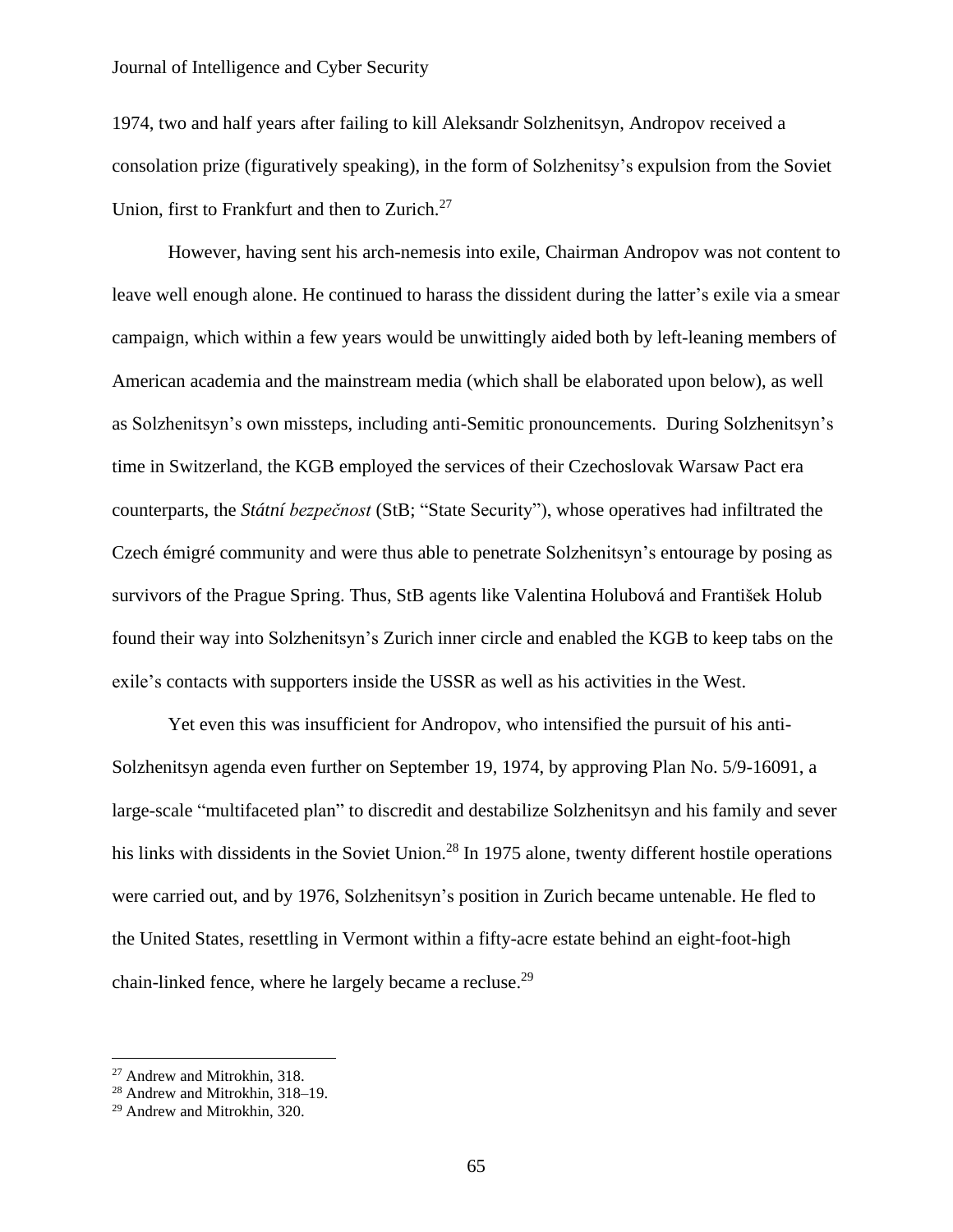However, in June 1978 Mr. Solzhenitsyn briefly emerged from his shell of isolation to deliver his most famous speech, the Harvard Commencement Address, titled "A World Split Apart."<sup>30</sup> If *The Gulag Archipelago* was Aleksandr Solzhenitsyn's literary *magnum opus*, then the Harvard Address was his oratorical one. The dissident held nothing back in his address, and his American audience members were quite taken aback by his sheer verbal ferocity and vehemence: "The Western World has lost its civic courage…Such a decline in courage is particularly noticeable among the ruling and intellectual elites, causing an impression of loss of courage by the entire society." He thundered that "the Communist regime in the East could endure and grow due to the enthusiastic support from an enormous number of Western intellectuals who (feeling the kinship!) refused to see communism's crimes, and when they could no longer do so, they tried to justify these crimes."<sup>31</sup>

Solzhenitsyn's speech was the victim of unfortunate timing, taking place a year after then-President Jimmy Carter delivered an address at the University of Notre Dame, wherein he proclaimed that America had freed itself of its "inordinate fear of communism."<sup>32</sup> In an ironic twist of fate, just as fear of undermining detente and potential improvement of Soviet-US relations had restrained Brezhnev from reimprisoning Solzhenitsyn in the early 1970s, leftleaning American journalists expressed fears that the dissident's words would destroy relations with the Soviets. The *New York Times* in particular denounced the Harvard speech as "the wanderings of a mind split apart" and added that "we fear that Mr. Solzhenitsyn does the world no favor by calling up a holy war"; the *Washington Post* piggybacked the *Times* op-ed by

<sup>30</sup> Powers, *Not without Honor*, 361.

<sup>31</sup> Powers, 361–63.

<sup>32</sup> Powers, 354.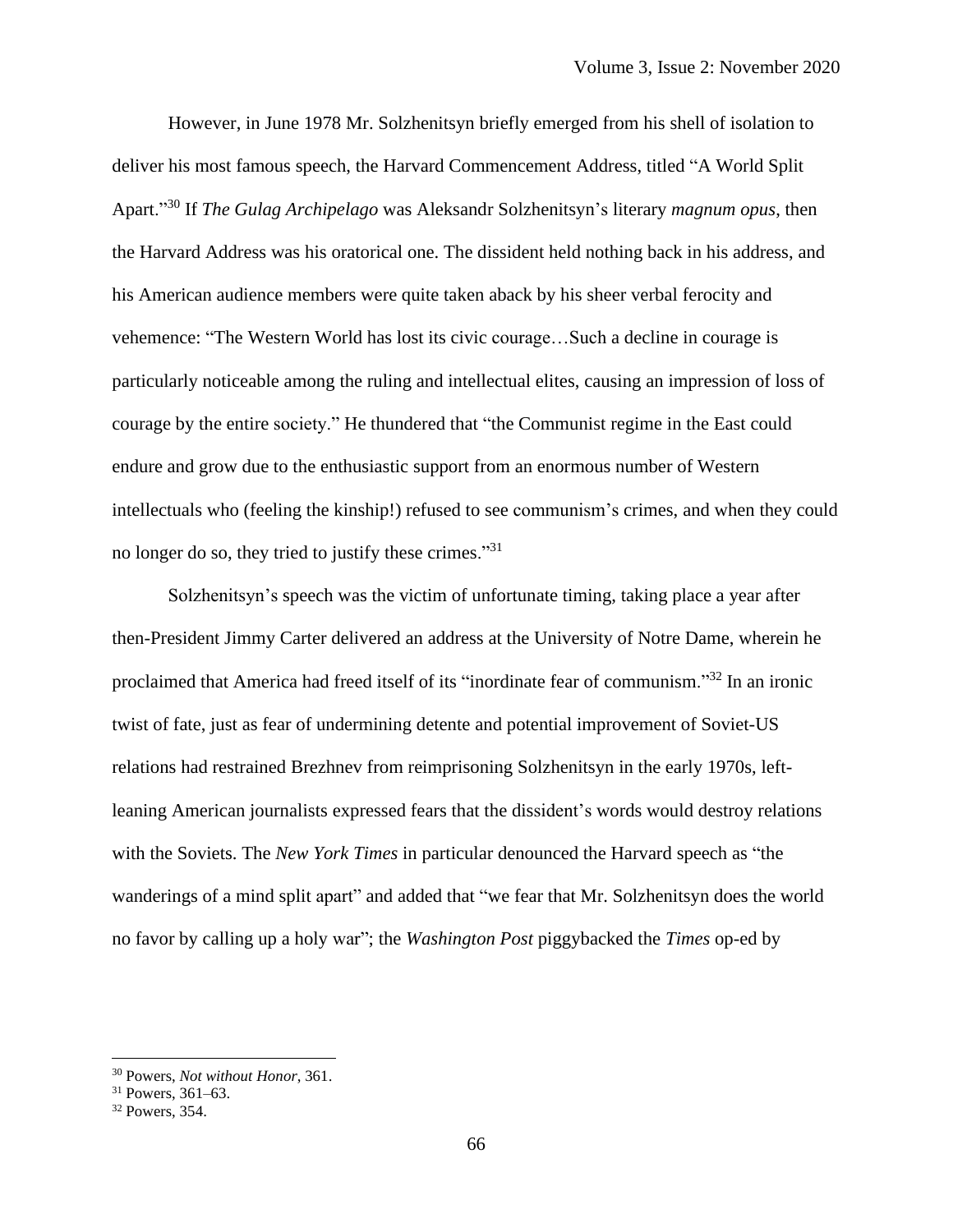editorializing that the dissident was trying to revive the "boundless cold war" that had supposedly (as per the Carter speech) been finally consigned to the past.<sup>33</sup>

These American detractors of Solzhenitsyn and apologists for the Soviet Union, whether inadvertently or subconsciously intentionally, played right into the hands of Andropov's agenda. In the summer of 1978, key members of the KGB's First Chief Directorate (FCD) and Fifth Directorate attended a video screening of the Harvard Address. It was with considerable glee that the KGB officers present noted the hostile reception inflicted upon the speech by the *Washington Post* and *New York Times*, believing that Solzhenitsyn alienated his American listeners with his bellicose language, and agreed that no active measures were necessary to counter the Harvard Address, as the writer-tuned-orator had sufficiently discredited himself.<sup>34</sup> This may at least partially explain why Andropov made no further attempts on Solzhenitsyn's life. Although, given the chairman's consuming animosity toward the Nobel laureate, one still has to wonder why Andropov did not direct the KGB to take one final parting shot (both literally and figuratively) at his old nemesis, especially considering that in September of that same year, the agency did murder Georgi Markov in London. 35

Ultimately, Aleksandr Isayevich Solzhenitsyn got the proverbial last laugh on his tormentors and detractors, as he outlived both Andropov (who died in 1984) and the Soviet Union itself (which collapsed in 1991). He was awarded the State Prize of the Russian Federation in 2007, and upon his death on August 3, 2008, his funeral took place at the Academy of Science in Moscow, "with all the hallmarks of an official lying in state," as Muscovites lined

<sup>33</sup> Powers, 363–64.

<sup>34</sup> Andrew and Mitrokhin, 321.

<sup>35</sup> Kelly, "Did This Man Kill Cold War Spy?"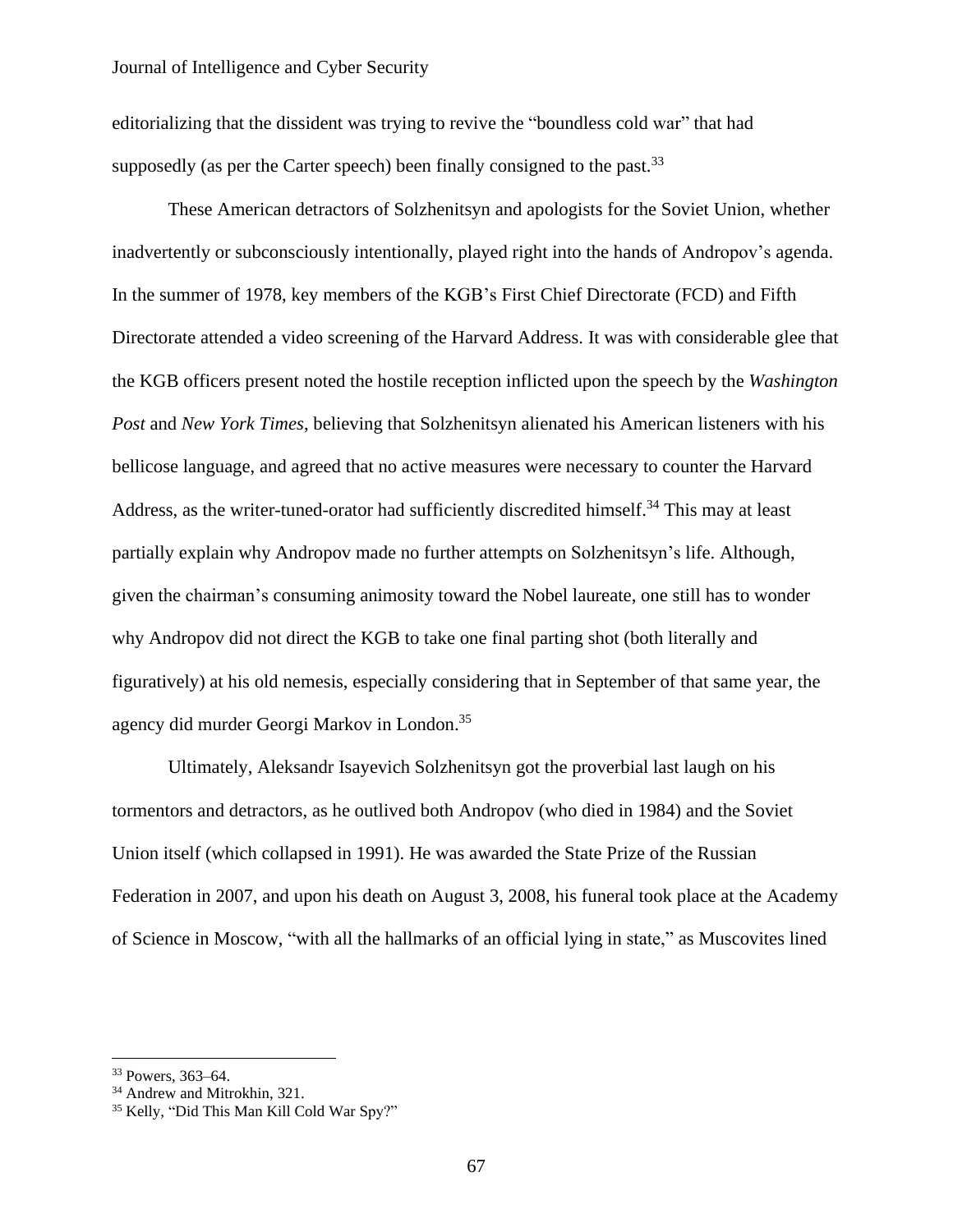up in droves to render him homage. This provided a dramatic reaffirmation of the last three words of Christopher Hitchens' eulogy title, "But He Persisted."<sup>36</sup>

The works cited herein leave the reader with a nagging question: why did the KGB not carry out a second assassination attempt on Mr. Solzhenitsyn; given the agency's aforementioned sheer ruthlessness and willingness to kill its opponents within the borders of nations thousands of miles from Soviet borders (including Great Britain, the U.S.'s strongest military ally, and Mexico, America's proverbial next-door neighbor on the southern border)? One wonders if Mr. Andropov did not consider Mr. Solzhenitsyn to be fair game for "wet work" during the dissident's exile in either Switzerland or the U.S. It is only speculation that perhaps the USSR had a some sort of "gentlemen's agreement" with these two nations—to avoid violating the longstanding neutrality policy of the former and not create a *causus belli* within the latter (i.e., turning the Cold War into a literal, hot one).

In addition, there exists a lingering question as to why the dissident received such a hostile reception within the U.S, especially in reaction to his Harvard address. Was this more self-inflicted due to abrasive personality quirks and speaking style, or due to latent pro-Soviet sympathies amongst leftist U.S. academicians and journalists carrying over from the Stalin days? **Conclusions**

Fast-forwarding to present-day concerns about revanchist Russia of the Vladimir Putin era and the unofficial Second Cold War that it has spawned, it is useful to compare the failed attempt on Solzhenitsyn's life with a far more recent bungled assassination attempt—allegedly and highly likely committed by Moscow's security apparatus (though of course officially couched in a cushion of "plausible deniability")—on Sergei Skripal and his daughter Yulia in

<sup>&</sup>lt;sup>36</sup> Hitchens.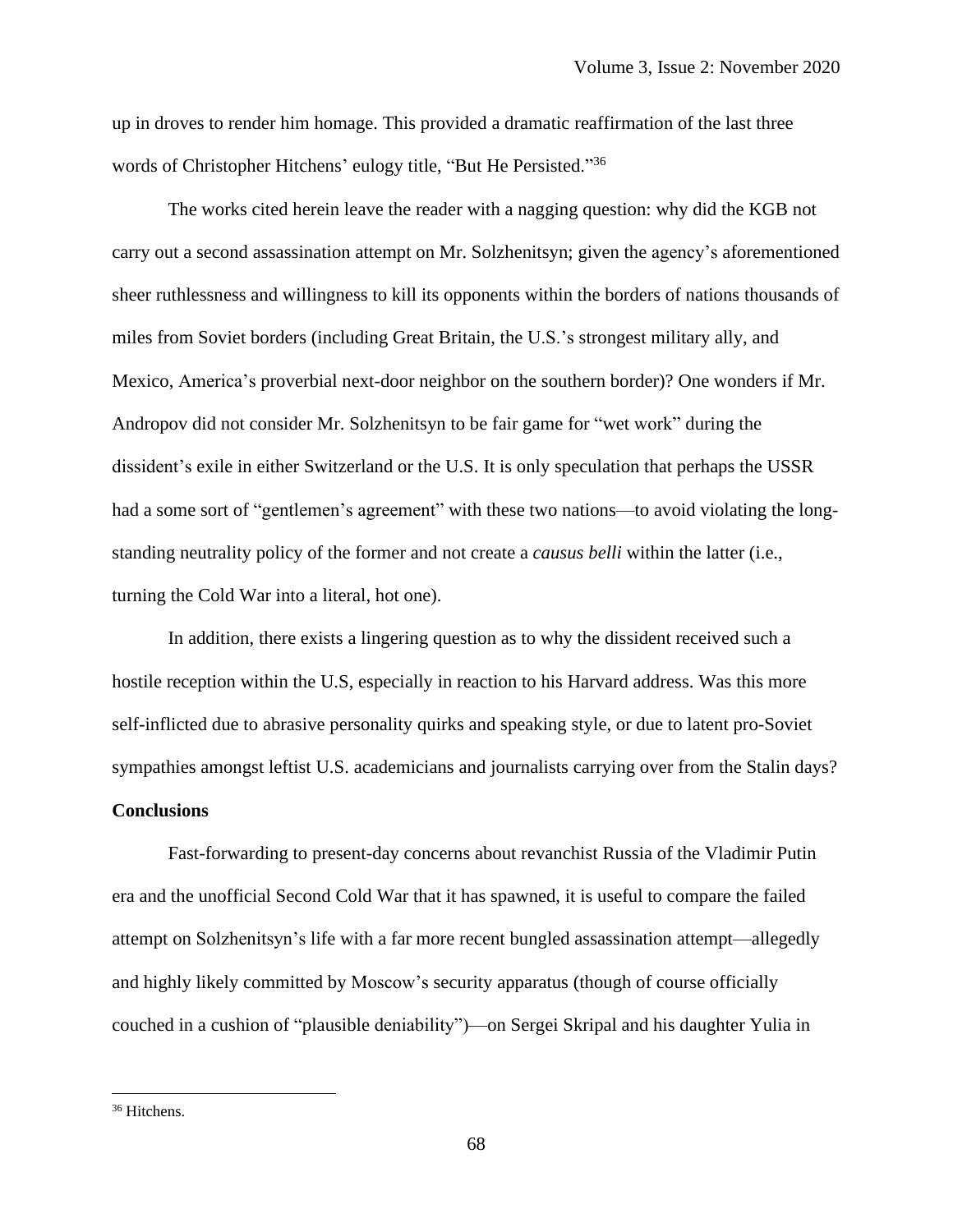March 2018. The would-be assassins, Col. Anatoliy Chepiga (alias Ruslan Boshirov) and Alexander Mishkin (alias Alexander Petrov), both career GRU officers and recipients of the Hero of the Russian Federation medal (post-Soviet Russia's highest state award), employed *novichok*, a lethal nerve agent developed in state labs late in the Soviet era, delivered via a fake Nina Ricci perfume bottle to the door handle of Mr. Skripal's living quarters.<sup>37</sup> Fortunately for Skripal and his daughter, they both survived the ordeal, but an innocent bystander, Ms. Dawn Sturgess, did not. Sturgess's partner, Mr. Charlie Rowley, fell ill but managed to pull through. Although Chepiga and Mishkin made good on the escape back to Moscow, the Kremlin did not go completely unscathed politically, as then-UK Prime Minister Theresa May punitively expelled twenty-three Russian diplomats who were suspected of spying.<sup>38</sup>

The lesson learned here is that Putin's Russia, as omnipotent as it appears to be at first glance (the Litvinenko murder in 2006 [yet another incident mostly likely ordered by Putin but conveniently couched in plausible deniability], the annexation of South Ossetia and Abkhazia from Georgia in 2008, the annexation of Crimea from the Ukraine in 2014, and so forth), is not actually infallible, and just as the Soviet secret police could and did fail vis-à-vis Solzhenitsyn, the present day Russian secret police can and do fail as well. This is something that anti-Putin dissidents can and should take to heart.

#### **Works Cited:**

# Andrew, Christopher, and Oleg Gordievsky. *Inside the KGB: The Inside Story of Its Foreign Operations from Lenin to Gorbachev*. New York: HarperCollins, 1990.

Andrew, Christopher, and Vasili Mitrokhin. *The Sword and the Shield: The Mitrokhin Archive and the Secret History of the KGB*. New York: Basic Books, 1999.

 $37$  Luke Harding, "The Skripal Poisonings: The Bungled Assassinations with the Kremlin's Fingerprints All over It," *Guardian*, December 26, 2018, https://www.theguardian.com/news/2018/dec/26/skripal-poisonings-bungledassassination-kremlin-putin-salisbury.

<sup>38</sup> Harding.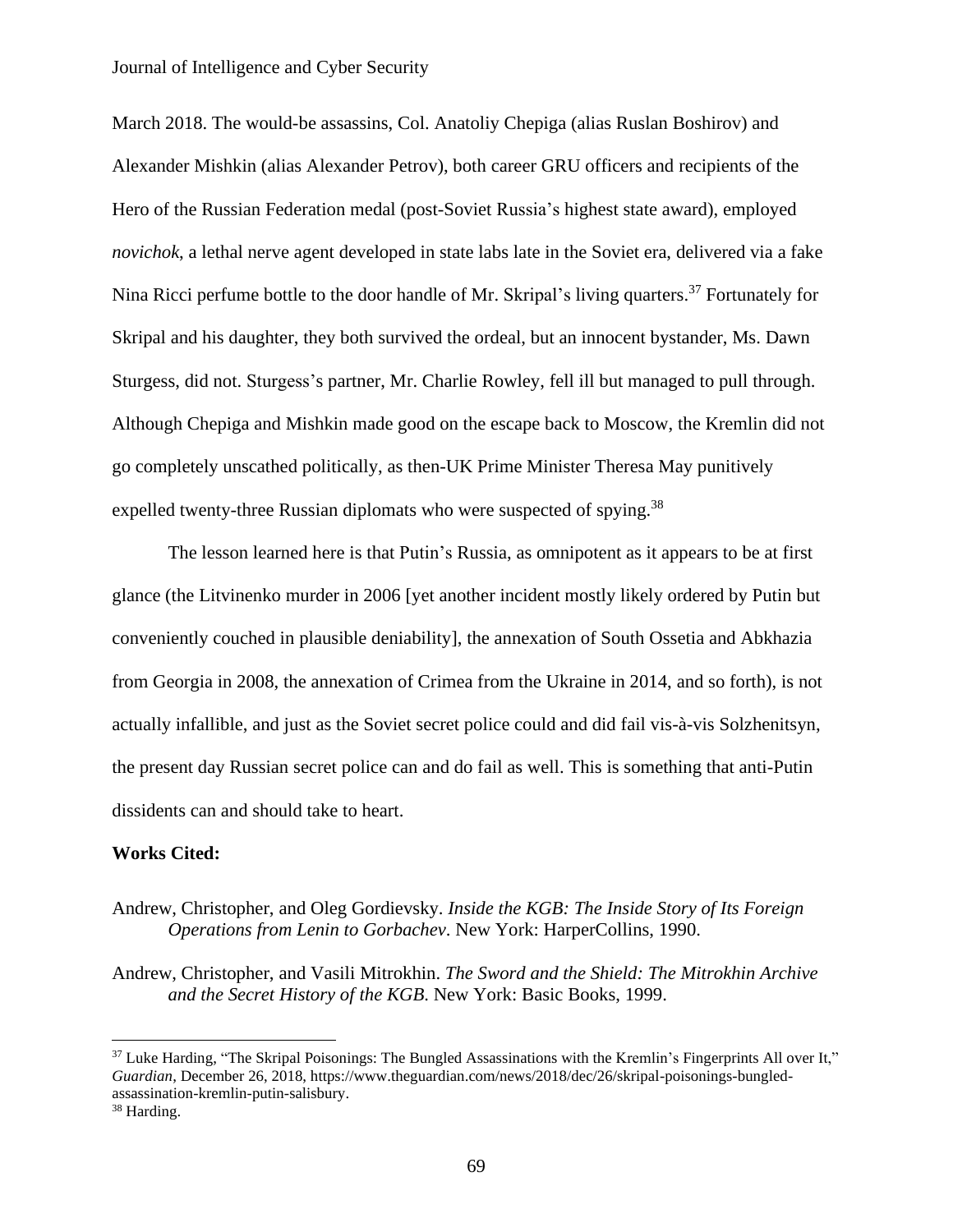- Berg, Chris. "Alexander Solzhenitsyn's Challenging Legacy." *Institute of Public Affairs* 60, no. 4 (2008): 54.
- Central Intelligence Agency. "Soviet Use of Assassination and Kidnapping." Unclassified document, CIA Historical Review Program, September 22, 1993. https://www.cia.gov/library/center-for-the-study-ofintelligence/kentcsi/vol19no3/html/v19i3a01p\_0001.htm.
- Gordievsky, Oleg. *Next Stop Execution: The Autobiography of Oleg Gordievsky*. London: MacMillan, 1995.
- Harding, Luke. "The Skripal Poisonings: The Bungled Assassinations with the Kremlin's Fingerprints All Over It." *Guardian*, December 26, 2018. https://www.theguardian.com/news/2018/dec/26/skripal-poisonings-bungledassassination-kremlin-putin-salisbury.
- Hitchens, Christopher. "The Man Who Could Not Be Broken. Dissident Alexander Solzhenitsyn Survived the Stalinist Gulags and the KGB. His Writings Were Confiscated and Burned. But He Persisted." *Edmonton Journal*, August 6, 2008.
- Horvath, Robert. "'The Solzhenitsyn Effect': East European Dissidents and the Demise of the Revolutionary Privilege." *Human Rights Quarterly* 29, no. 4 (2007): 879– 907.
- Kalugin, Oleg. *Spymaster: My Thirty-Two Years in Intelligence and Espionage against the West*. New York: Basic Books, 2009.
- Kelly, Tom. "Did This Man Kill Cold War Spy Georgi Markov with Umbrella?" *Daily Mail*, March 22, 2013. <https://www.dailymail.co.uk/news/article-2297854/Did-man-kill-Cold->War-spy-Georgi-Markov-umbrella-35-years-prime-suspect-revealed-ex-Communistagent-working-antiques-dealer-Austria.html.
- Powers, Richard Gid. *Not without Honor: The History of American Anticommunism*. New York: The Free Press, 1995.
- Schweizer, Peter. *Victory: The Reagan Administration's Secret Strategy That Hastened the Collapse of the Soviet Union*. New York: Atlantic Monthly Press, 1994.
- Shah, Reema. "A Poisonous Ally: Growing Russo-British Tensions." *Harvard International Review* 30, no. 1 (2008): 11–12.
- Sloane, Wendy. "Report Says Solzhenitsyn Target of 1971 KGB Poisoning Attempt." *AP News*, April 20, 1992. https://apnews.com/8a513d7f1f54bfe06759caa8df9f12b7.
- Soto-Pérez-de-Celis, Enrique. "The Death of Leon Trotsky." *Neurosurgery* 67, no. 2 (2010). DOI:10.1227/01.NEU.0000371968.27560.6C.